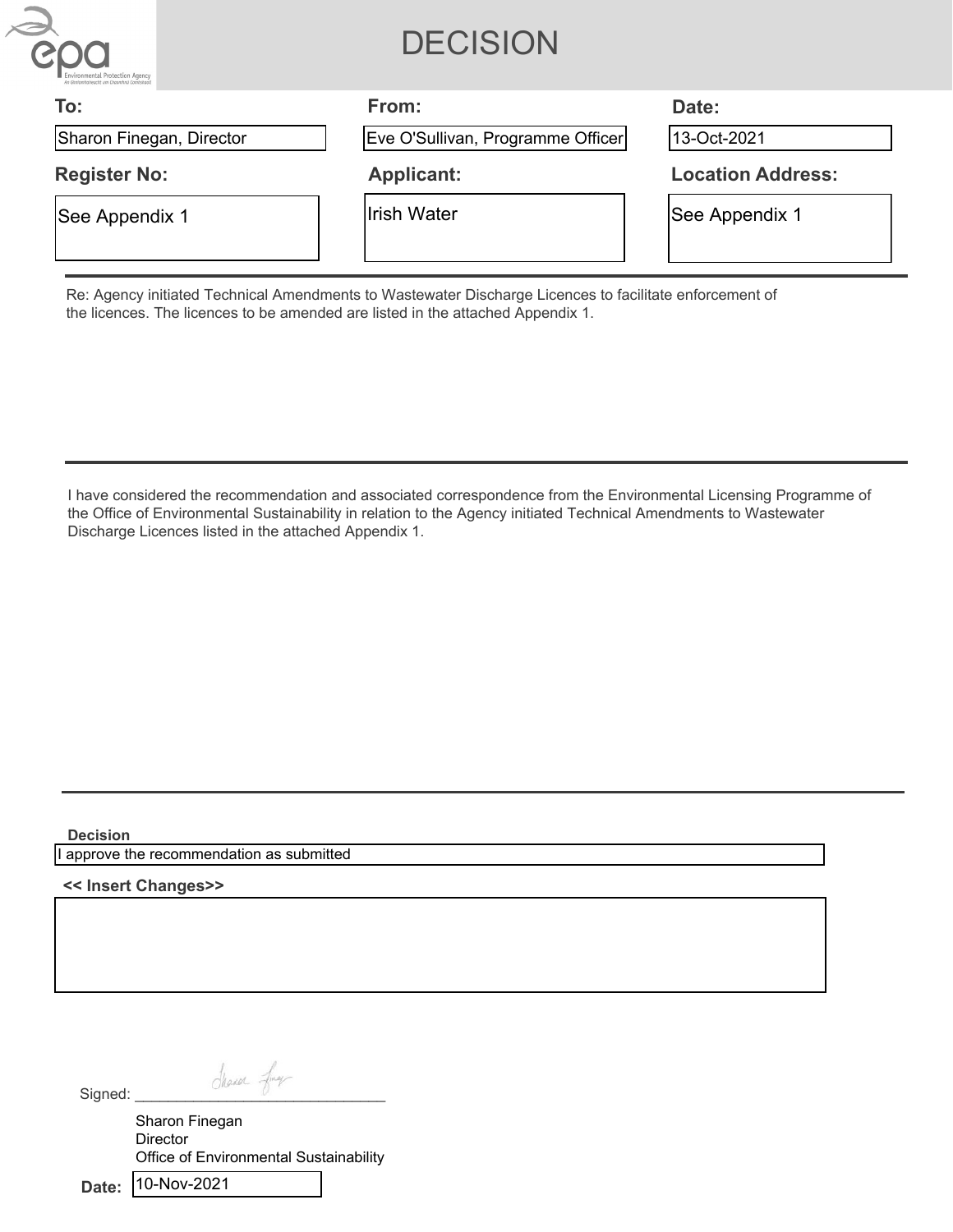| D0001-01 | Portlaoise                                   |
|----------|----------------------------------------------|
| D0002-01 | Upper Liffey Valley Regional Sewerage Scheme |
| D0004-02 | Lower Liffey Valley Regional Sewerage Scheme |
| D0007-01 | <b>Athlone Town and Environs</b>             |
| D0008-01 | Mullingar Town and Environs                  |
| D0009-01 | Letterkenny                                  |
| D0010-01 | Greystones                                   |
| D0011-01 | Killybegs                                    |
| D0012-01 | <b>Wicklow Town and environs</b>             |
| D0013-01 | Limerick City and Environs                   |
| D0014-01 | Sligo and Environs                           |
| D0015-01 | Tramore                                      |
| D0016-01 | <b>Ballina Agglomeration</b>                 |
| D0017-01 | Dungarvan                                    |
| D0018-01 | Kilkenny City and Environs                   |
| D0019-01 | Castletroy and its environs                  |
| D0020-01 | Cavan                                        |
| D0021-01 | Malahide                                     |
| D0022-01 | <b>Waterford City</b>                        |
| D0023-01 | Balbriggan Skerries                          |
| D0024-01 | Swords                                       |
| D0026-01 | <b>Thurles</b>                               |
| D0028-01 | Carlow Town and Environs and sections of     |
|          | Graiguecullen in County Laois                |
| D0029-01 | Enniscorthy                                  |
| D0030-02 | Wexford Town                                 |
| D0031-01 | Tuam                                         |
| D0032-01 | <b>Ballinasloe Town and Environs</b>         |
| D0033-01 | Cork City                                    |
| D0034-01 | Greater Dublin Area Agglomeration            |
| D0035-01 | Clonmel                                      |
| D0036-01 | New Ross Town and Environs                   |
| D0037-01 | Killarney                                    |
| D0039-01 | Tullamore                                    |
| D0040-01 | <b>Tralee</b>                                |
| D0041-01 | Drogheda                                     |
| D0042-01 | Monksland                                    |
| D0043-01 | <b>Blarney and Environs</b>                  |
| D0044-01 | Carrigtwohill and Environs                   |
| D0045-01 | Shannon Town                                 |
| D0046-01 | Courtown/Gorey                               |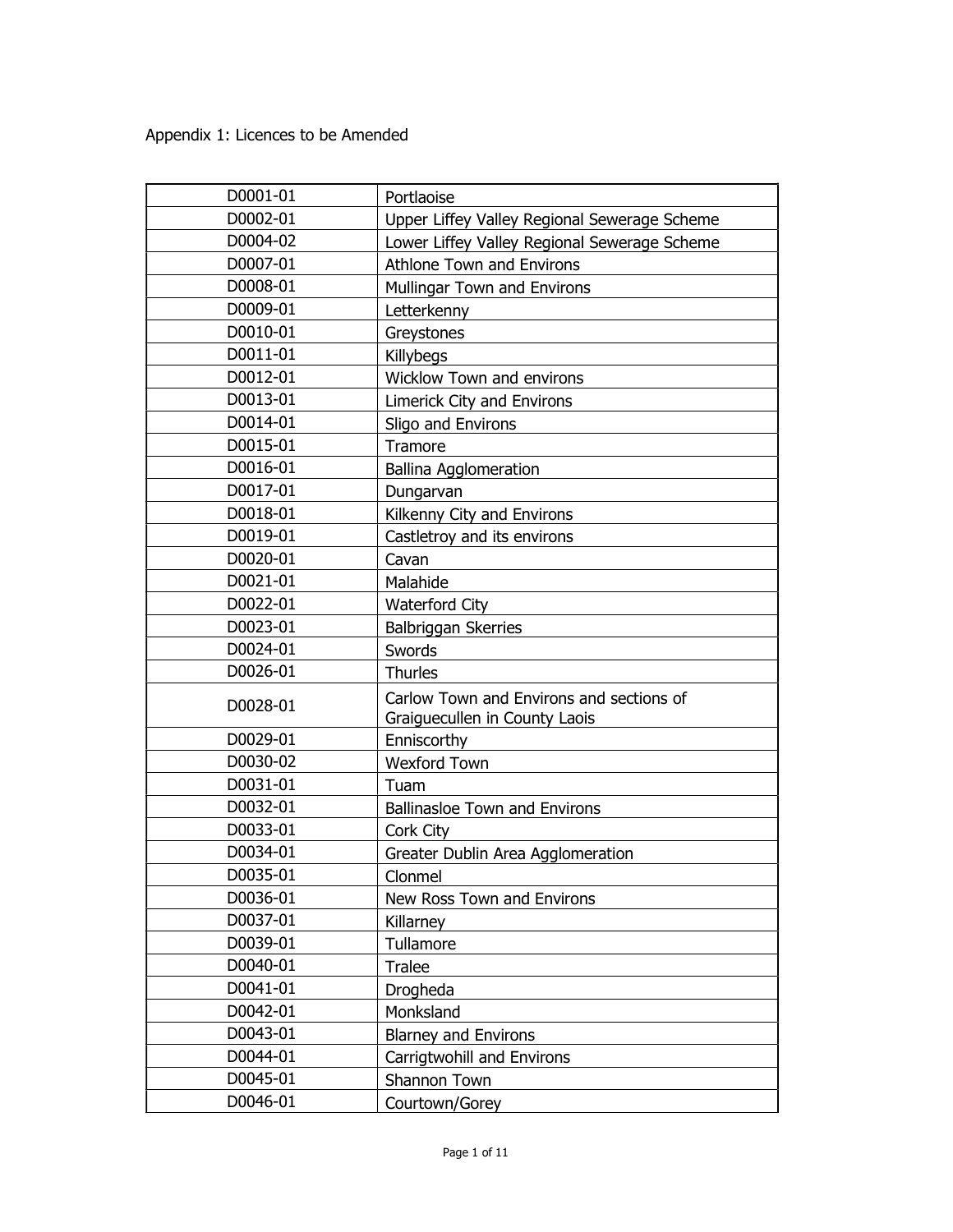| D0047-01 | Castlebar Waste Water Treatment Plant &<br>Agglomeration |
|----------|----------------------------------------------------------|
| D0048-01 | Ennis North                                              |
| D0050-01 | Galway                                                   |
| D0051-01 | Clonakilty and Environs                                  |
| D0052-01 | Mallow                                                   |
| D0053-01 | <b>Dundalk</b>                                           |
| D0054-01 | Cobh                                                     |
| D0055-01 | <b>Westport Agglomeration</b>                            |
| D0056-01 | Midleton                                                 |
| D0057-01 | Crosshaven-Carrigaline-Ringaskiddy                       |
| D0058-01 | Fermoy Town & Environs                                   |
| D0059-01 | Navan                                                    |
| D0060-01 | Longford Town                                            |
| D0061-01 | Monaghan                                                 |
| D0063-01 | Blessington                                              |
| D0064-01 | Carnew Wastewater Treatment Works                        |
| D0065-01 | <b>Knock</b>                                             |
| D0066-01 | Cong                                                     |
| D0067-01 | Killala                                                  |
| D0068-01 | Swinford                                                 |
| D0069-01 | Ballyhaunis                                              |
| D0070-01 | <b>Ballinrobe Town</b>                                   |
| D0071-01 | Claremorris                                              |
| D0072-01 | Achill Island Central                                    |
| D0073-01 | Crossmolina                                              |
| D0074-01 | <b>Belmullet</b>                                         |
| D0076-01 | Sixmilebridge                                            |
| D0077-01 | Lisdoonvarna                                             |
| D0078-01 | Kilkee                                                   |
| D0079-01 | Newmarket on Fergus                                      |
| D0080-01 | Lahinch                                                  |
| D0081-01 | Ennistymon                                               |
| D0084-01 | <b>Belturbet</b>                                         |
| D0085-01 | Bailieborough                                            |
| D0086-01 | Rathdrum Wastwater Treatment Works                       |
| D0087-01 | Kilcoole and Environs                                    |
| D0088-01 | <b>Enniskerry and Environs</b>                           |
| D0089-01 | Baltinglass Wastewater Treatment Works                   |
| D0090-01 | Muinebheag and Leighlinbridge                            |
| D0091-01 | <b>Tullow</b>                                            |
| D0092-01 | Tubbercurry                                              |
| D0093-01 | Collooney                                                |
| D0095-01 | Ballysadare                                              |
| D0096-01 | Ballymahon                                               |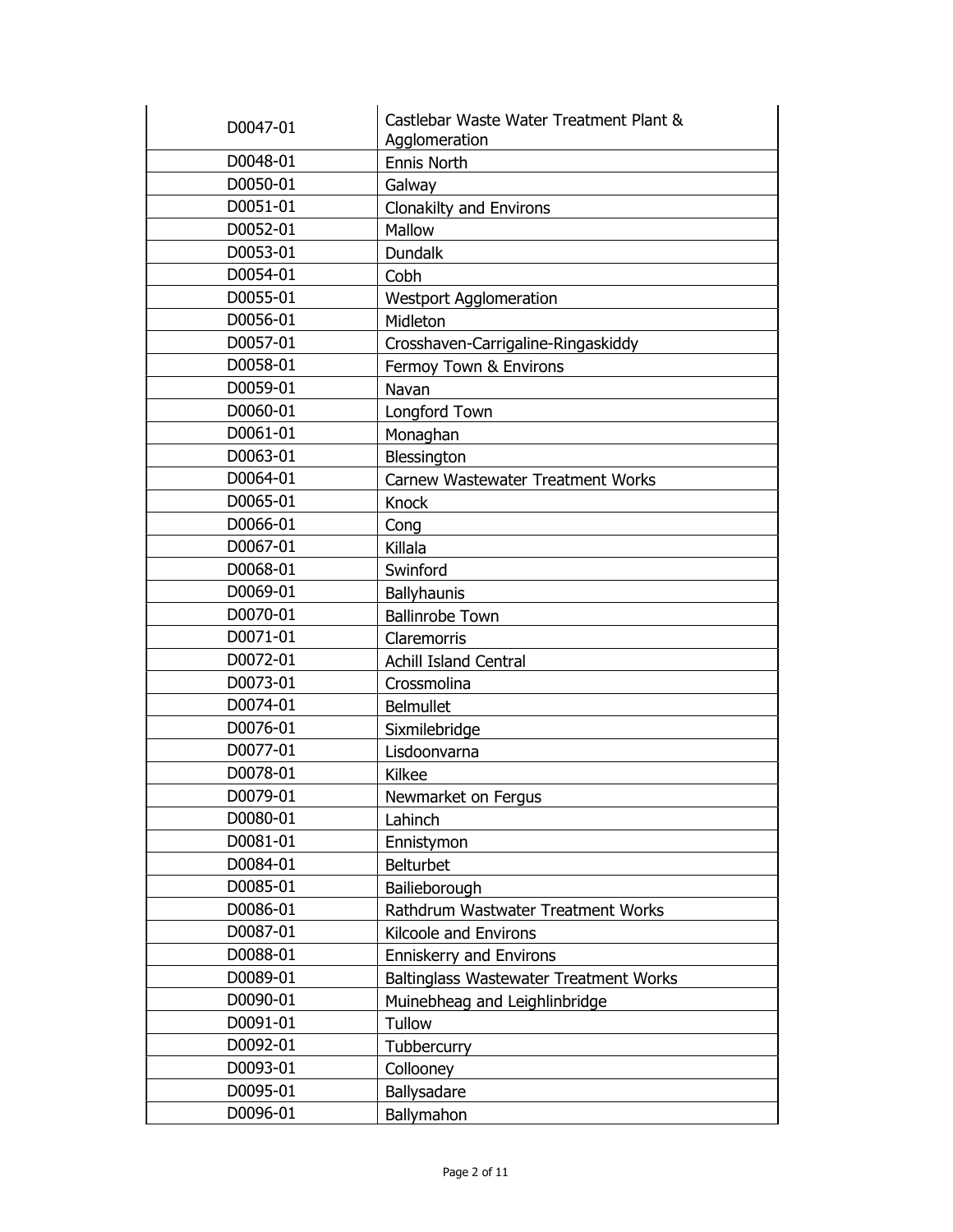| D0097-01 | Moate and Environs                    |
|----------|---------------------------------------|
| D0098-01 | Edgeworthstown                        |
| D0099-01 | <b>Tyrellspass</b>                    |
| D0100-01 | Killucan - Rathwire                   |
| D0101-01 | Rochfortbridge Sewerage Sceheme       |
| D0103-01 | Kilbeggan and Environs                |
| D0104-01 | Kinnegad & environs                   |
| D0105-01 | Castlepollard and Environs            |
| D0107-01 | Strandhill                            |
| D0108-01 | Newcastle West                        |
| D0109-01 | <b>Birr</b>                           |
| D0110-01 | Edenderry                             |
| D0111-01 | Dunleer                               |
| D0112-01 | Rathkeale Town and Environs           |
| D0113-01 | Carndonagh/Malin                      |
| D0115-01 | Abbeyfeale                            |
| D0116-01 | Roscommon Town & Environs             |
| D0117-01 | Ardee                                 |
| D0118-01 | Castlerea                             |
| D0120-01 | Ballybofey / Stranorlar               |
| D0121-01 | Boyle                                 |
| D0123-01 | Ballaghaderreen and Environs          |
| D0124-01 | Athboy, Rathcairn and their Environs  |
| D0125-01 | <b>Buncrana</b>                       |
| D0126-01 | Macroom                               |
| D0127-01 | Kells and Environs                    |
| D0128-01 | Ballyshannon Town & Environs          |
| D0130-01 | <b>Bundoran Town and Environs</b>     |
| D0131-01 | Enfield/Johnstown Bridge and Environs |
| D0132-01 | Kinsale                               |
| D0133-01 | <b>Duleek</b>                         |
| D0134-01 | Castlemartyr                          |
| D0135-01 | Donegal Town and Environs             |
| D0136-01 | Bandon                                |
| D0137-01 | Trim                                  |
| D0138-01 | Dunshaughlin                          |
| D0139-01 | Youghal                               |
| D0140-01 | North Cobh                            |
| D0141-01 | Banagher                              |
| D0142-01 | Clara                                 |
| D0143-01 | <b>Blackwater and Environs</b>        |
| D0144-01 | Drumshanbo                            |
| D0145-01 | Mooncoin                              |
| D0146-01 | <b>Tipperary Town</b>                 |
| D0147-01 | Ferbane                               |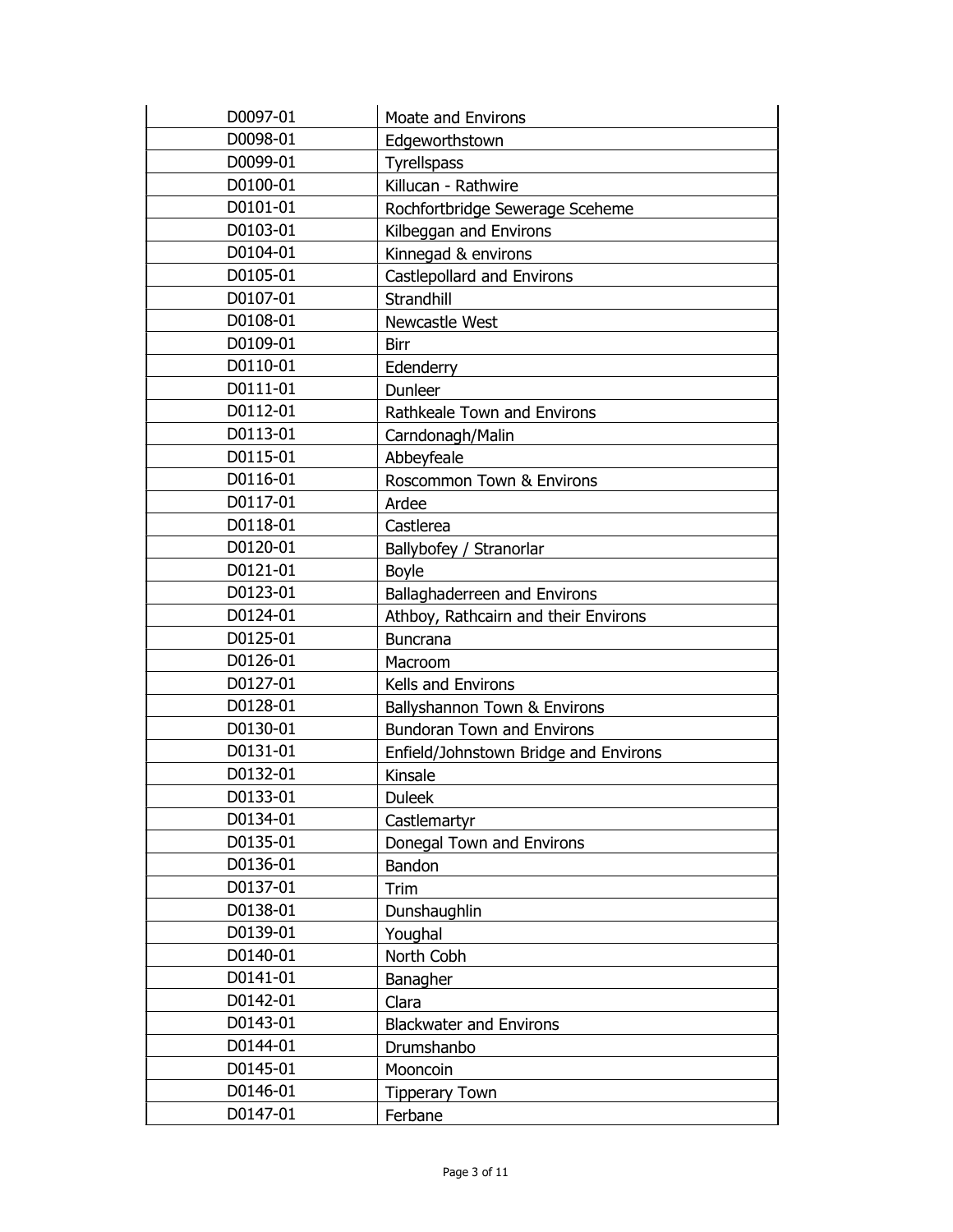| D0148-01 | Carrick-on-Suir                      |
|----------|--------------------------------------|
| D0149-01 | Castlecomer                          |
| D0151-01 | Thomastown                           |
| D0152-01 | Mountmellick                         |
| D0153-01 | Mountrath                            |
| D0154-01 | Carrick-on-Shannon                   |
| D0155-01 | Graiguenamanagh Tinnahinch           |
| D0156-01 | Abbeyleix                            |
| D0157-01 | Piltown                              |
| D0158-01 | Portarlington                        |
| D0159-01 | Callan                               |
| D0160-01 | Dunmanway                            |
| D0161-01 | Kilmuckridge and Environs            |
| D0162-01 | Ardmore                              |
| D0163-01 | <b>Bunclody and Environs</b>         |
| D0164-01 | Fethard                              |
| D0165-01 | <b>Rosslare Harbour and Environs</b> |
| D0166-01 | Skibbereen                           |
| D0167-01 | Cahir                                |
| D0168-01 | Bantry                               |
| D0169-01 | Ferns & Environs                     |
| D0170-01 | Dunmore East                         |
| D0171-01 | Cashel                               |
| D0172-01 | Rosscarbery Owenahincha              |
| D0173-01 | Rosslare Strand and Environs         |
| D0174-02 | Coolgreany and Environs              |
| D0175-01 | Rathangan                            |
| D0176-01 | Lismore                              |
| D0177-01 | Monasterevin Town                    |
| D0178-01 | Kildare Town                         |
| D0179-01 | Listowel                             |
| D0180-01 | Castleisland                         |
| D0181-01 | Cahersiveen                          |
| D0182-01 | Killorglin                           |
| D0183-01 | Ballybunion                          |
| D0184-01 | Kenmare                              |
| D0185-01 | Dingle                               |
| D0186-01 | Ballyheigue                          |
| D0187-01 | Granard                              |
| D0188-01 | <b>Blackrock</b>                     |
| D0189-01 | Ballina/Killaloe                     |
| D0190-01 | Templemore                           |
| D0192-01 | Oughterard                           |
| D0193-01 | Athenry                              |
| D0194-01 | Loughrea                             |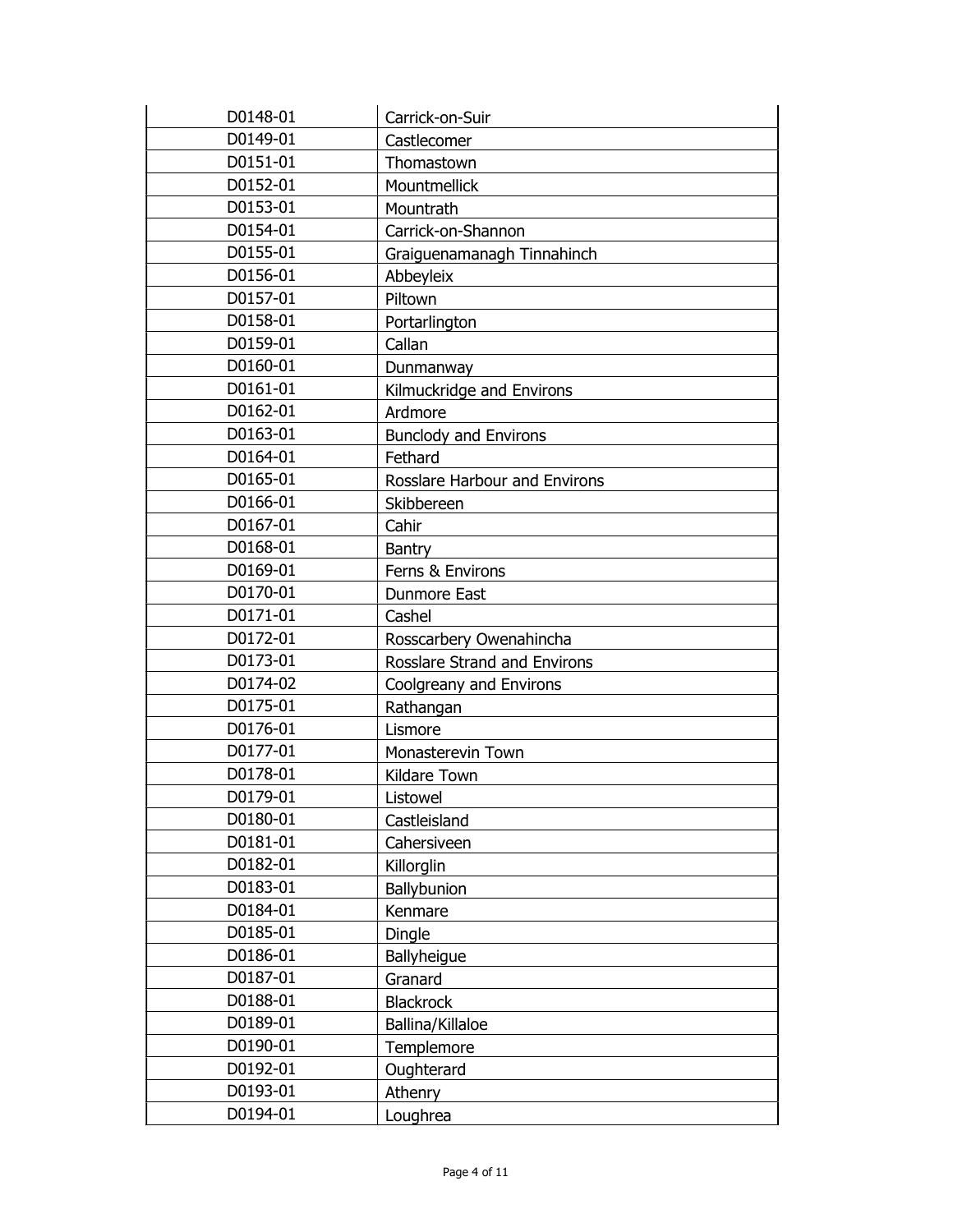| D0195-01 | Gort                                      |
|----------|-------------------------------------------|
| D0196-01 | Portumna                                  |
| D0197-01 | Headford                                  |
| D0198-01 | Clifden                                   |
| D0199-01 | Clareabbey                                |
| D0200-01 | Rathcormac                                |
| D0201-01 | Watergrasshill & Environs                 |
| D0202-01 | Mitchelstown                              |
| D0203-01 | Kanturk                                   |
| D0204-01 | Charleville and Environs                  |
| D0205-01 | Castleblayney Waste Water Treatment Works |
| D0206-01 | <b>Clones and Environs</b>                |
| D0207-01 | Ballybay and Environs                     |
| D0209-01 | Raphoe                                    |
| D0211-01 | Dunfanaghy-Portnablagh                    |
| D0213-01 | Foxford                                   |
| D0214-01 | Charlestown                               |
| D0215-01 | <b>Bangor Erris</b>                       |
| D0216-01 | <b>Balla</b>                              |
| D0217-01 | Kiltimagh                                 |
| D0218-01 | Mallaranny                                |
| D0219-01 | Mountbellew                               |
| D0220-01 | Louisburgh                                |
| D0221-01 | Tinahely                                  |
| D0222-01 | Aughrim                                   |
| D0223-01 | Roundwood                                 |
| D0224-01 | Newport                                   |
| D0225-01 | Kilcormac                                 |
| D0226-01 | Daingean                                  |
| D0227-01 | Rhode                                     |
| D0228-01 | Strokestown                               |
| D0229-01 | <b>Ballyleague and Environs</b>           |
| D0230-01 | <b>Elphin and Environs</b>                |
| D0231-01 | <b>Bridgetown and Environs</b>            |
| D0232-01 | Kilmore Quay Village and Environs         |
| D0233-01 | Kilmeague                                 |
| D0234-01 | Robertstown                               |
| D0236-01 | Castledermot                              |
| D0237-01 | Rathvilly                                 |
| D0238-01 | <b>Ballymore Eustace</b>                  |
| D0239-01 | Mullaghmore                               |
| D0240-01 | Rathoe                                    |
| D0241-01 | Fethard-on-Sea and Environs               |
| D0242-01 | Coill Dubh                                |
| D0244-01 | Derrinturn                                |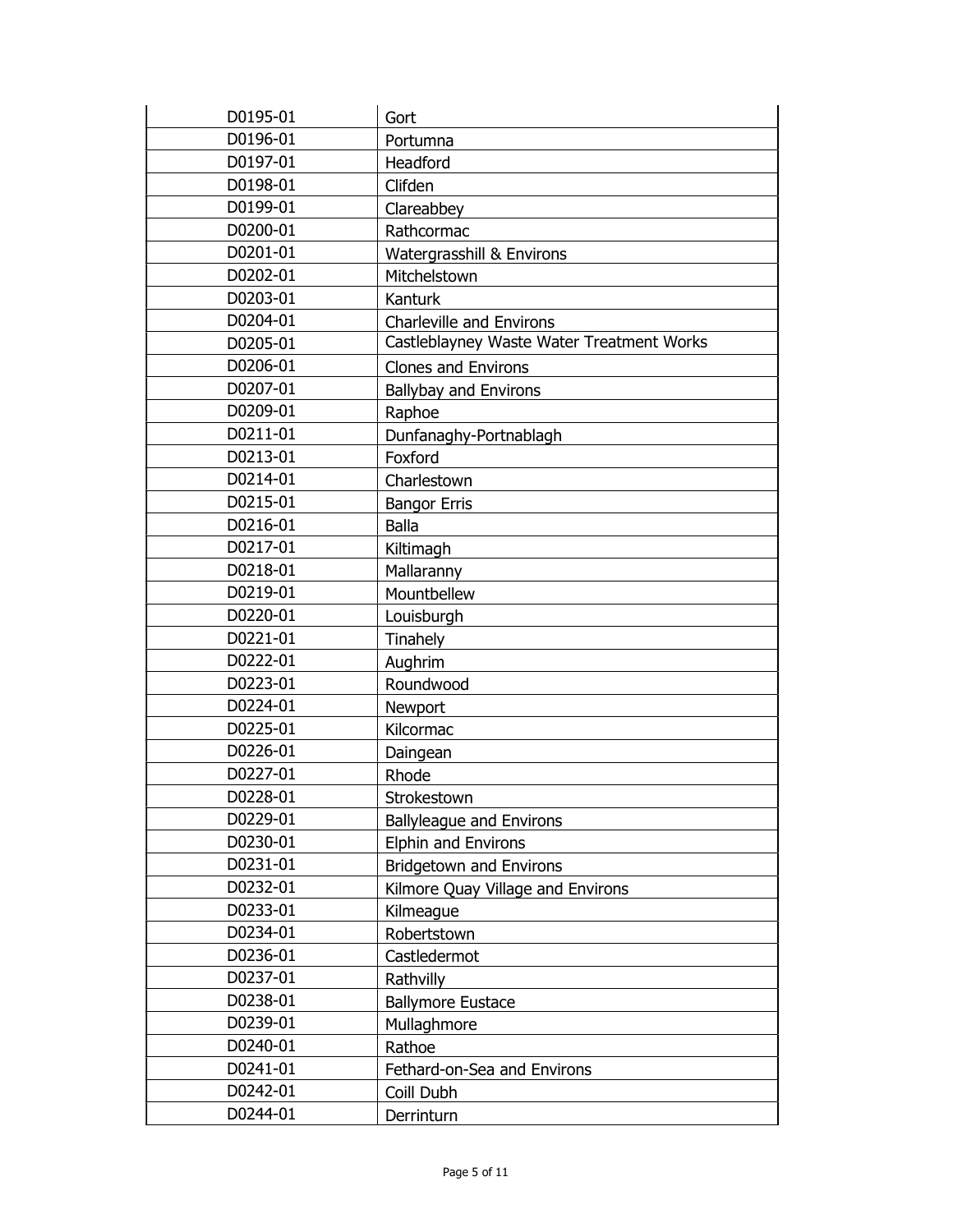| D0245-01 | Duncannon & Environs                       |
|----------|--------------------------------------------|
| D0246-01 | Fenagh                                     |
| D0247-01 | <b>Ballon</b>                              |
| D0248-01 | Borris Waste Water Works                   |
| D0250-01 | Longwood                                   |
| D0251-01 | Donore                                     |
| D0252-01 | Mullagh Waste Water Treatment Works        |
| D0253-01 | Ballyconnell Waste Water Treatment Works   |
| D0254-01 | <b>Ballivor and Environs</b>               |
| D0256-01 | Ballyjamesduff Waste Water Treatment Works |
| D0257-01 | Slane                                      |
| D0258-01 | <b>Oldcastle and Environs</b>              |
| D0259-01 | Summerhill and Environs                    |
| D0260-01 | Knockbridge Sewerage Scheme                |
| D0261-01 | Collon                                     |
| D0262-01 | <b>Stamullen and Environs</b>              |
| D0263-01 | Louth Village Sewerage Scheme              |
| D0264-01 | Dromiskin                                  |
| D0265-01 | Clogherhead                                |
| D0266-01 | Tullyallen Sewerage Scheme                 |
| D0267-01 | Delvin                                     |
| D0268-01 | Carlingford Sewerage Scheme                |
| D0269-01 | Castlebellingham/Kilsaran Sewerage Scheme  |
| D0270-01 | Tallanstown Sewerage Scheme                |
| D0271-01 | Clonmellon                                 |
| D0272-01 | Cappoquin                                  |
| D0273-01 | <b>Tallow</b>                              |
| D0274-01 | Portlaw                                    |
| D0275-01 | Kilmacthomas                               |
| D0276-01 | Kinvara                                    |
| D0277-01 | Mohill                                     |
| D0278-01 | Leitrim Village                            |
| D0279-01 | Dromahair                                  |
| D0280-01 | Kinlough                                   |
| D0281-01 | Ballinamore                                |
| D0282-01 | Ardfert                                    |
| D0283-01 | Tarbert                                    |
| D0284-01 | Fenit                                      |
| D0285-01 | Sneem                                      |
| D0286-01 | Glenbeigh                                  |
| D0287-01 | Waterville                                 |
| D0288-01 | Rathdowney                                 |
| D0289-01 | Durrow Agglomeration                       |
| D0290-01 | Borris-in-Ossory                           |
| D0291-01 | Ballylynan                                 |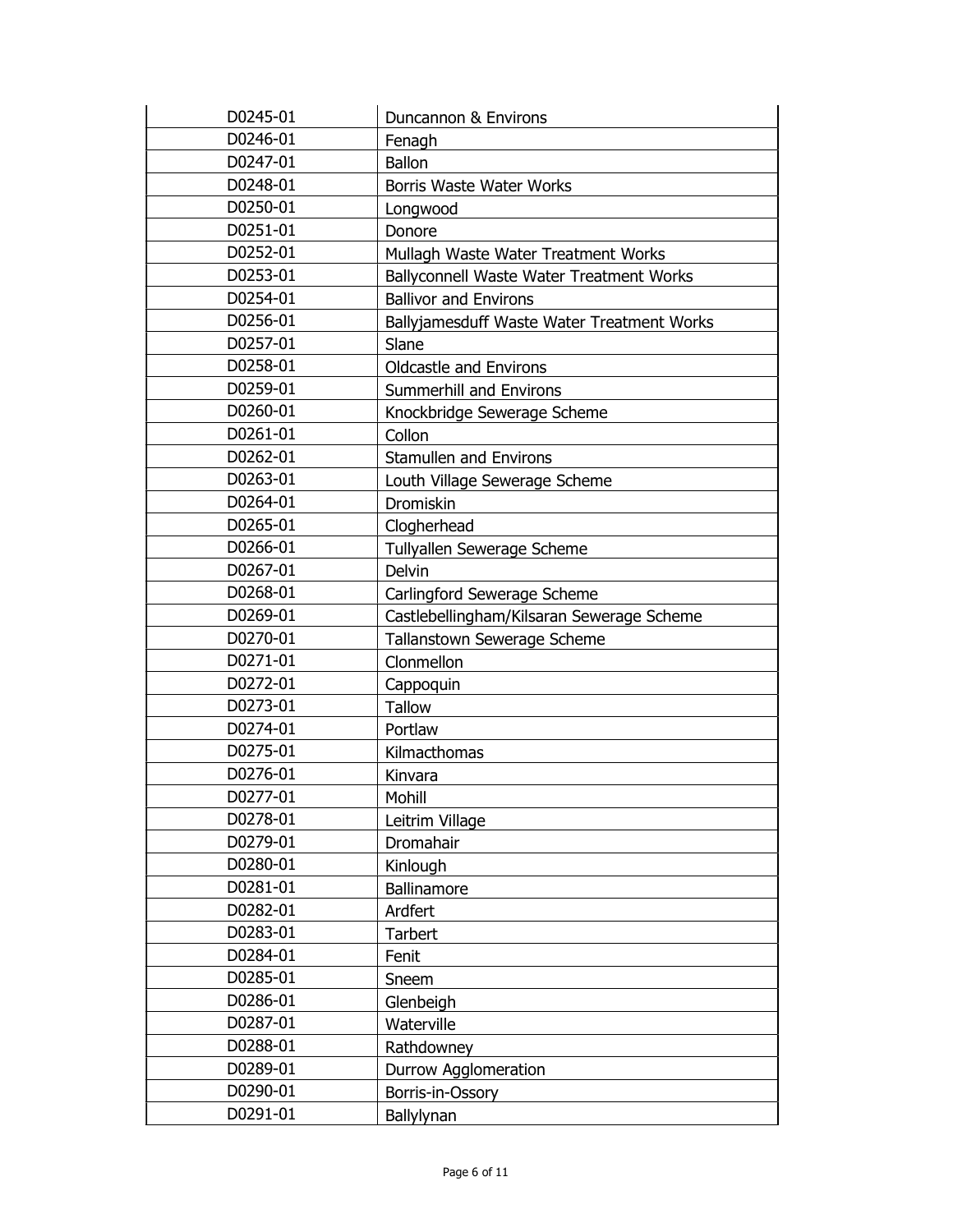| D0292-01 | Stradbally                              |
|----------|-----------------------------------------|
| D0293-01 | Castletownroche and Environs            |
| D0294-02 | Courtmacsherry and Timoleague           |
| D0295-01 | Schull                                  |
| D0296-01 | <b>Baltimore</b>                        |
| D0297-01 | Castletownbere                          |
| D0298-01 | Cloyne                                  |
| D0299-01 | Ballyvourney/Ballymakeery               |
| D0300-01 | Doneraile and Environs                  |
| D0301-01 | Killeagh                                |
| D0302-01 | Dromahane and Environs                  |
| D0303-01 | <b>Buttevant</b>                        |
| D0304-01 | Pallaskenry                             |
| D0305-01 | Kilfinnane                              |
| D0306-01 | Murroe                                  |
| D0307-01 | Croom                                   |
| D0308-01 | Caherconlish                            |
| D0309-01 | Doon                                    |
| D0310-01 | Cappamore                               |
| D0311-01 | Ardfinnan                               |
| D0312-01 | Adare                                   |
| D0313-01 | <b>Bruff Town and Environs</b>          |
| D0314-01 | <b>Hospital Town and Environs</b>       |
| D0315-01 | Askeaton                                |
| D0316-01 | Dromcollogher Town and Environs         |
| D0317-01 | Newtownforbes                           |
| D0318-01 | Quin                                    |
| D0319-01 | Scarriff                                |
| D0320-01 | Tulla                                   |
| D0321-01 | Miltown Malbay                          |
| D0322-01 | Clarecastle                             |
| D0323-01 | Borrisoleigh                            |
| D0324-01 | Doonbeg                                 |
| D0325-01 | Newport                                 |
| D0326-01 | Borrisokane                             |
| D0327-01 | Ballyvaughan Wastewater Treatment Plant |
| D0328-01 | Ladysbridge                             |
| D0329-01 | Killeens                                |
| D0331-01 | Milltown                                |
| D0332-01 | Millstreet & Environs                   |
| D0333-01 | Newmarket and Environs                  |
| D0334-01 | Kilworth and Environs                   |
| D0335-01 | Gowran                                  |
| D0336-01 | Urlingford                              |
| D0337-01 | Ballyragget                             |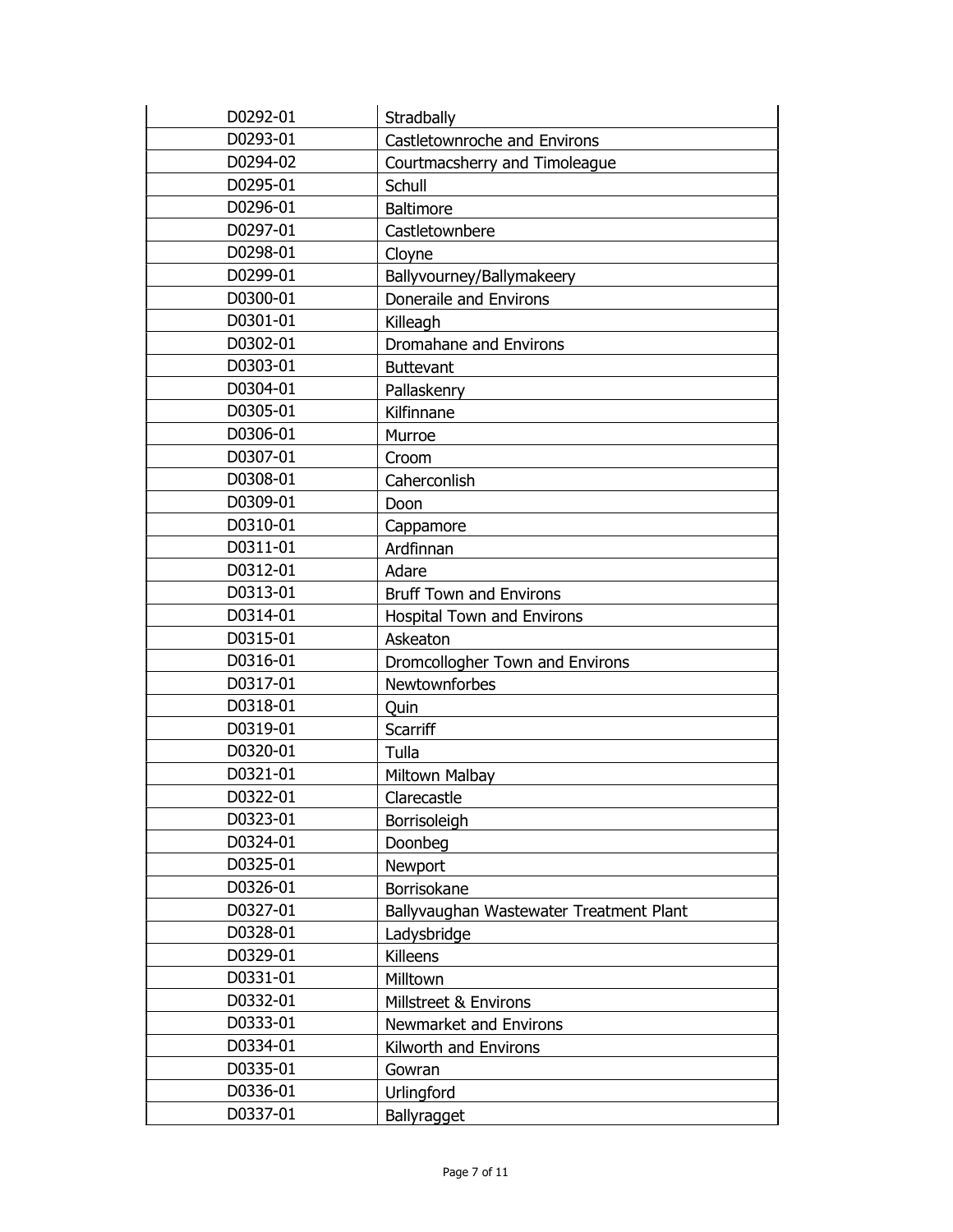| D0339-01 | Paulstown                        |
|----------|----------------------------------|
| D0340-01 | Clogh - Moneenroe                |
| D0341-01 | Ramelton                         |
| D0342-01 | Milford                          |
| D0343-01 | Falcarragh                       |
| D0344-01 | Convoy                           |
| D0345-01 | Rathmullan                       |
| D0346-01 | Emyvale                          |
| D0347-01 | Glaslough                        |
| D0348-01 | Inniskeen                        |
| D0349-01 | Newtowncunningham                |
| D0350-01 | Downings                         |
| D0351-01 | Ballyliffen                      |
| D0352-01 | Lifford                          |
| D0353-01 | Stradbally                       |
| D0355-01 | <b>Ballindine &amp; Environs</b> |
| D0356-01 | Ballycastle                      |
| D0357-01 | Kilkelly                         |
| D0358-01 | Baile na nGall                   |
| D0359-01 | Shrule                           |
| D0361-01 | Kilmaine                         |
| D0362-01 | Ballinagar                       |
| D0363-01 | Kinnitty                         |
| D0364-01 | Mucklagh                         |
| D0365-01 | Shinrone                         |
| D0366-01 | Belcarra                         |
| D0367-01 | Doogort                          |
| D0369-01 | Cloghan                          |
| D0370-01 | Dunmore                          |
| D0371-01 | Ballygar                         |
| D0373-01 | Easky                            |
| D0376-01 | Frenchpark and Environs          |
| D0377-01 | Hodson Bay and Environs          |
| D0379-01 | Glenamaddy Town                  |
| D0380-01 | Lahardane                        |
| D0381-01 | Grange                           |
| D0384-01 | Ballinakill                      |
| D0385-01 | Ballyroan                        |
| D0386-01 | Clonaslee                        |
| D0387-01 | Castletown                       |
| D0388-01 | Carraroe                         |
| D0390-01 | Myshall                          |
| D0391-01 | Palatine                         |
| D0392-01 | Coolaney                         |
| D0394-01 | Cliffony                         |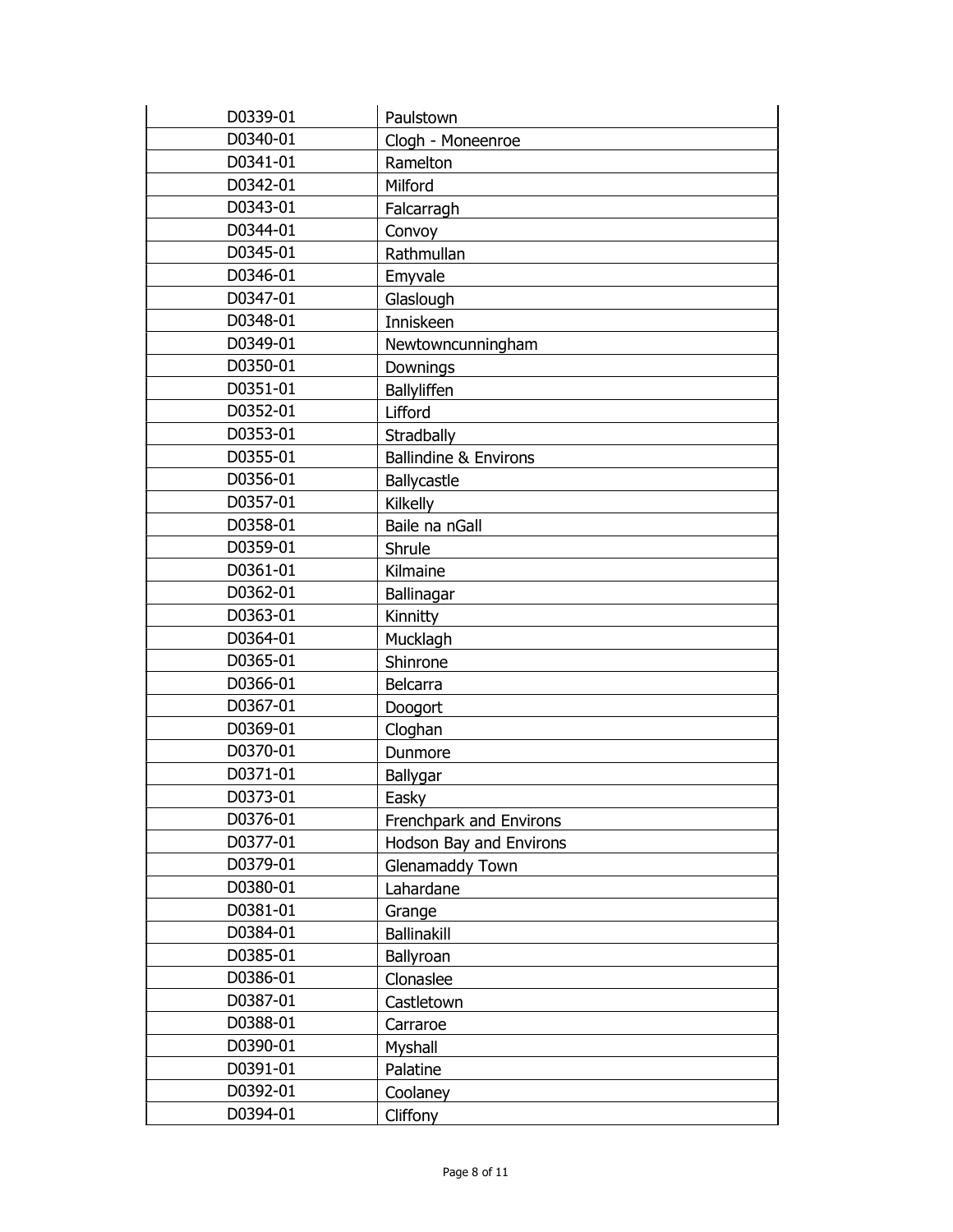| D0396-01 | Spiddal                         |
|----------|---------------------------------|
| D0397-01 | <b>Tagoat and Environs</b>      |
| D0398-01 | Ballaghkeen and Environs        |
| D0400-01 | Bennettsbridge                  |
| D0401-01 | Johnstown                       |
| D0402-01 | <b>Ballycanew and Environs</b>  |
| D0403-01 | Moylough                        |
| D0404-01 | Clonroche and Environs          |
| D0405-01 | <b>Camolin and Environs</b>     |
| D0407-01 | <b>Ballymurn and Environs</b>   |
| D0408-01 | Roosky and Environs             |
| D0409-01 | Campile and Environs            |
| D0410-01 | Newcastle                       |
| D0411-01 | Avoca                           |
| D0412-01 | Ballinaclash                    |
| D0414-01 | Redcross                        |
| D0415-01 | Laragh                          |
| D0416-01 | Kilpedder                       |
| D0417-01 | Abbeydorney                     |
| D0418-01 | <b>Ballyduff</b>                |
| D0419-01 | Rathmore                        |
| D0420-01 | Kilkishen                       |
| D0421-01 | Knightstown                     |
| D0422-01 | Inagh                           |
| D0423-01 | Whitegate-Aghada                |
| D0424-01 | Crusheen                        |
| D0425-01 | Kilbrittain                     |
| D0426-01 | <b>Dripsey</b>                  |
| D0427-01 | Coachford                       |
| D0429-01 | Innishannon                     |
| D0430-01 | Liscannor                       |
| D0431-01 | Ballingeary                     |
| D0432-01 | <b>Ballyhooley and Environs</b> |
| D0433-01 | Riverstick                      |
| D0434-01 | Corofin                         |
| D0435-01 | <b>Ballinode</b>                |
| D0437-01 | <b>Boherbue and Environs</b>    |
| D0438-01 | <b>Bweeng and Environs</b>      |
| D0439-01 | Conna and Environs              |
| D0440-01 | Cappawhite                      |
| D0441-01 | Ballyclough                     |
| D0442-01 | Kildorrery                      |
| D0443-01 | Killenaule                      |
| D0444-01 | Churchtown and Environs         |
| D0445-01 | <b>Clondulane and Environs</b>  |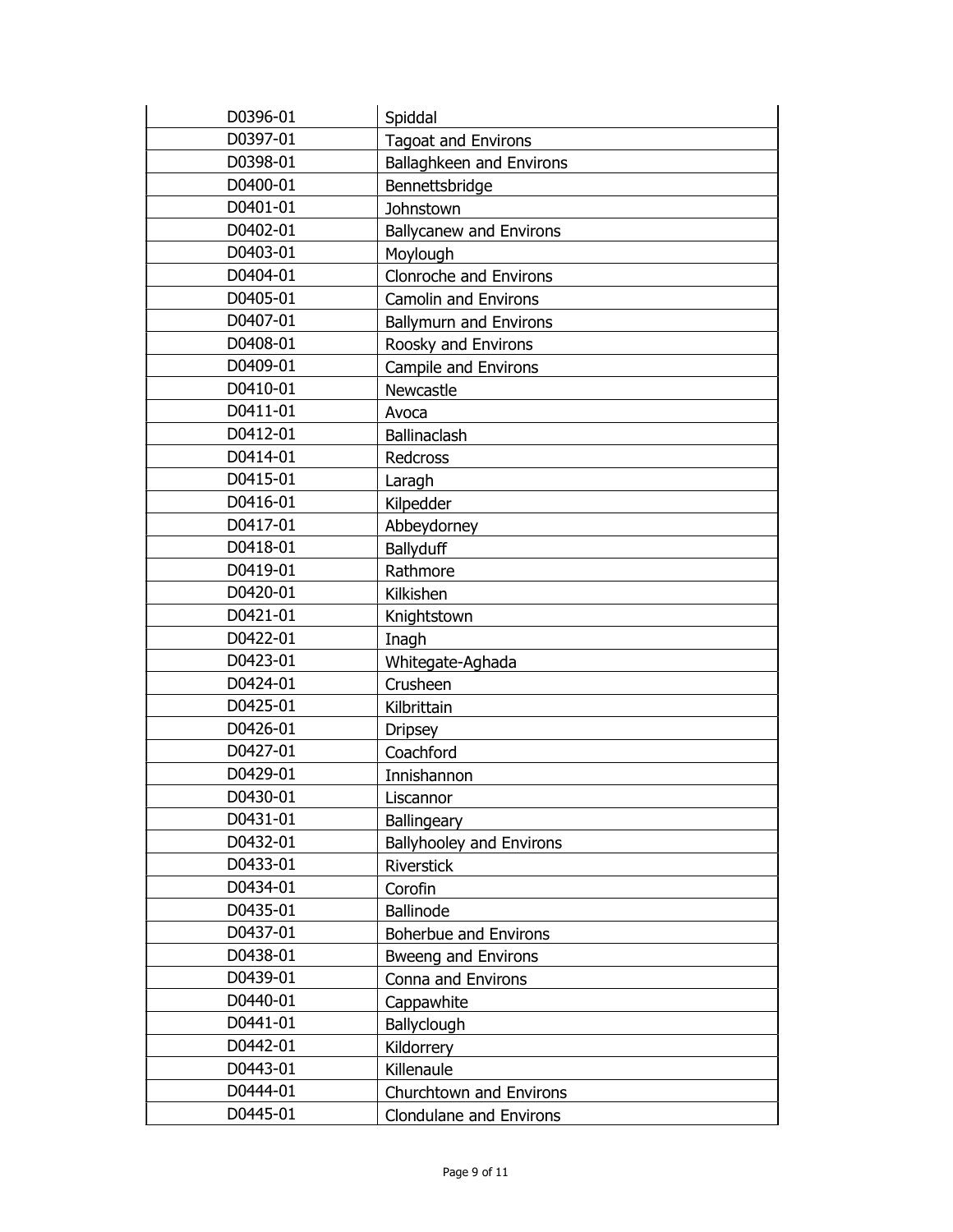| D0447-01 | Killavullen and Environs    |
|----------|-----------------------------|
| D0448-01 | <b>Banteer and Environs</b> |
| D0449-01 | Castlelyons and Environs    |
| D0450-01 | Glanworth                   |
| D0452-01 | Kilsheelan                  |
| D0453-01 | Clogheen                    |
| D0454-01 | Rockcorry                   |
| D0456-01 | Mullinahone                 |
| D0458-01 | <b>Newbliss</b>             |
| D0459-01 | Ballylongford               |
| D0460-01 | <b>Fieries</b>              |
| D0461-01 | Castlegregory               |
| D0462-01 | Lixnaw                      |
| D0463-01 | Knockaconny                 |
| D0464-01 | Smithborough                |
| D0467-01 | Ballydehob                  |
| D0468-01 | Castletownshend             |
| D0469-01 | <b>Union Hall</b>           |
| D0470-01 | Drimoleague                 |
| D0471-01 | Glengarriff                 |
| D0472-01 | Ballineen/Enniskeane        |
| D0474-01 | Twomileborris               |
| D0475-01 | Cloughjordan                |
| D0476-01 | Dunlavin                    |
| D0478-01 | Holycross                   |
| D0479-01 | Kentstown                   |
| D0480-01 | Littleton                   |
| D0481-01 | Kilmainhamwood              |
| D0482-01 | Ballynacarrigy              |
| D0483-01 | Drumconrath                 |
| D0485-01 | Collinstown                 |
| D0486-01 | Kildalkey                   |
| D0487-01 | Nobber                      |
| D0488-01 | Carlanstown                 |
| D0493-01 | Allenwood                   |
| D0494-01 | Scotstown                   |
| D0495-01 | Shercock                    |
| D0496-01 | <b>Ballyhaise</b>           |
| D0497-01 | Arvagh                      |
| D0498-01 | <b>Blacklion</b>            |
| D0499-01 | Killeshandra                |
| D0500-01 | Kilnaleck                   |
| D0502-01 | Foynes                      |
| D0503-01 | Pallasgreen                 |
| D0504-01 | Glin                        |